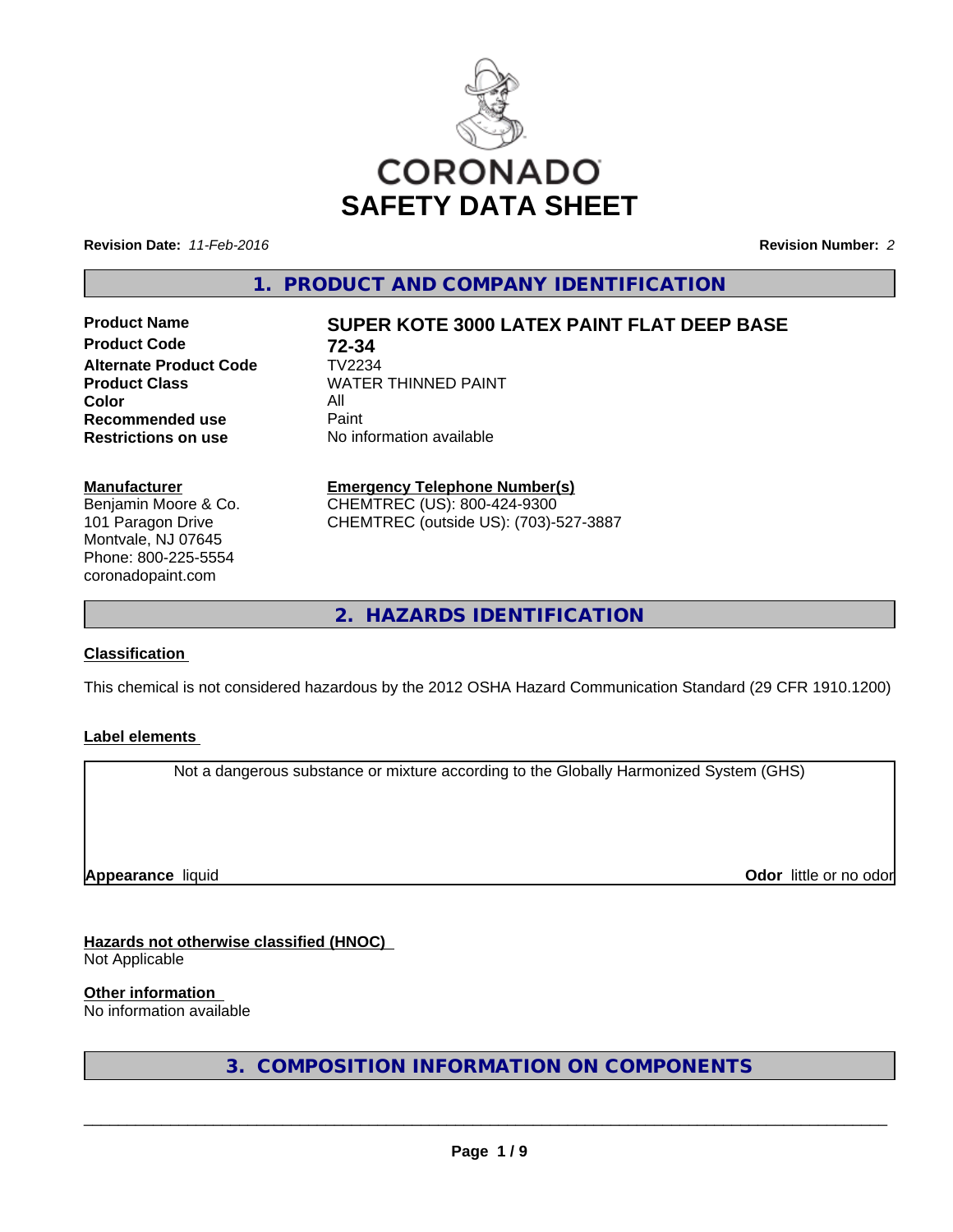| <b>Chemical Name</b> | <b>CAS-No</b> | Weight % (max) |
|----------------------|---------------|----------------|
| Limestone            | 1317-65-3     | 30             |
| Titanium dioxide     | 13463-67-7    |                |
| Kaolin, calcined     | 92704-41-1    |                |
| Kaolin, calcined     | 66402-68-4    |                |

\_\_\_\_\_\_\_\_\_\_\_\_\_\_\_\_\_\_\_\_\_\_\_\_\_\_\_\_\_\_\_\_\_\_\_\_\_\_\_\_\_\_\_\_\_\_\_\_\_\_\_\_\_\_\_\_\_\_\_\_\_\_\_\_\_\_\_\_\_\_\_\_\_\_\_\_\_\_\_\_\_\_\_\_\_\_\_\_\_\_\_\_\_

|                                                  | 4. FIRST AID MEASURES                                                                              |
|--------------------------------------------------|----------------------------------------------------------------------------------------------------|
| <b>General Advice</b>                            | No hazards which require special first aid measures.                                               |
| <b>Eye Contact</b>                               | Rinse thoroughly with plenty of water for at least 15 minutes and consult a<br>physician.          |
| <b>Skin Contact</b>                              | Wash off immediately with soap and plenty of water removing all contaminated<br>clothes and shoes. |
| <b>Inhalation</b>                                | Move to fresh air. If symptoms persist, call a physician.                                          |
| Ingestion                                        | Clean mouth with water and afterwards drink plenty of water. Consult a physician<br>if necessary.  |
| <b>Most Important</b><br><b>Symptoms/Effects</b> | None known.                                                                                        |
| <b>Notes To Physician</b>                        | Treat symptomatically.                                                                             |
|                                                  |                                                                                                    |

**5. FIRE-FIGHTING MEASURES**

| <b>Suitable Extinguishing Media</b>                                                          | Use extinguishing measures that are appropriate to local<br>circumstances and the surrounding environment.                                   |
|----------------------------------------------------------------------------------------------|----------------------------------------------------------------------------------------------------------------------------------------------|
| <b>Protective Equipment And Precautions For</b><br><b>Firefighters</b>                       | As in any fire, wear self-contained breathing apparatus<br>pressure-demand, MSHA/NIOSH (approved or equivalent)<br>and full protective gear. |
| <b>Specific Hazards Arising From The Chemical</b>                                            | Closed containers may rupture if exposed to fire or<br>extreme heat.                                                                         |
| <b>Sensitivity To Mechanical Impact</b>                                                      | No.                                                                                                                                          |
| <b>Sensitivity To Static Discharge</b>                                                       | No.                                                                                                                                          |
| <b>Flash Point Data</b><br>Flash Point (°F)<br>Flash Point (°C)<br><b>Flash Point Method</b> | Not applicable<br>Not applicable<br>Not applicable                                                                                           |
| <b>Flammability Limits In Air</b>                                                            |                                                                                                                                              |
| <b>Lower Explosion Limit</b><br><b>Upper Explosion Limit</b>                                 | Not applicable<br>Not applicable                                                                                                             |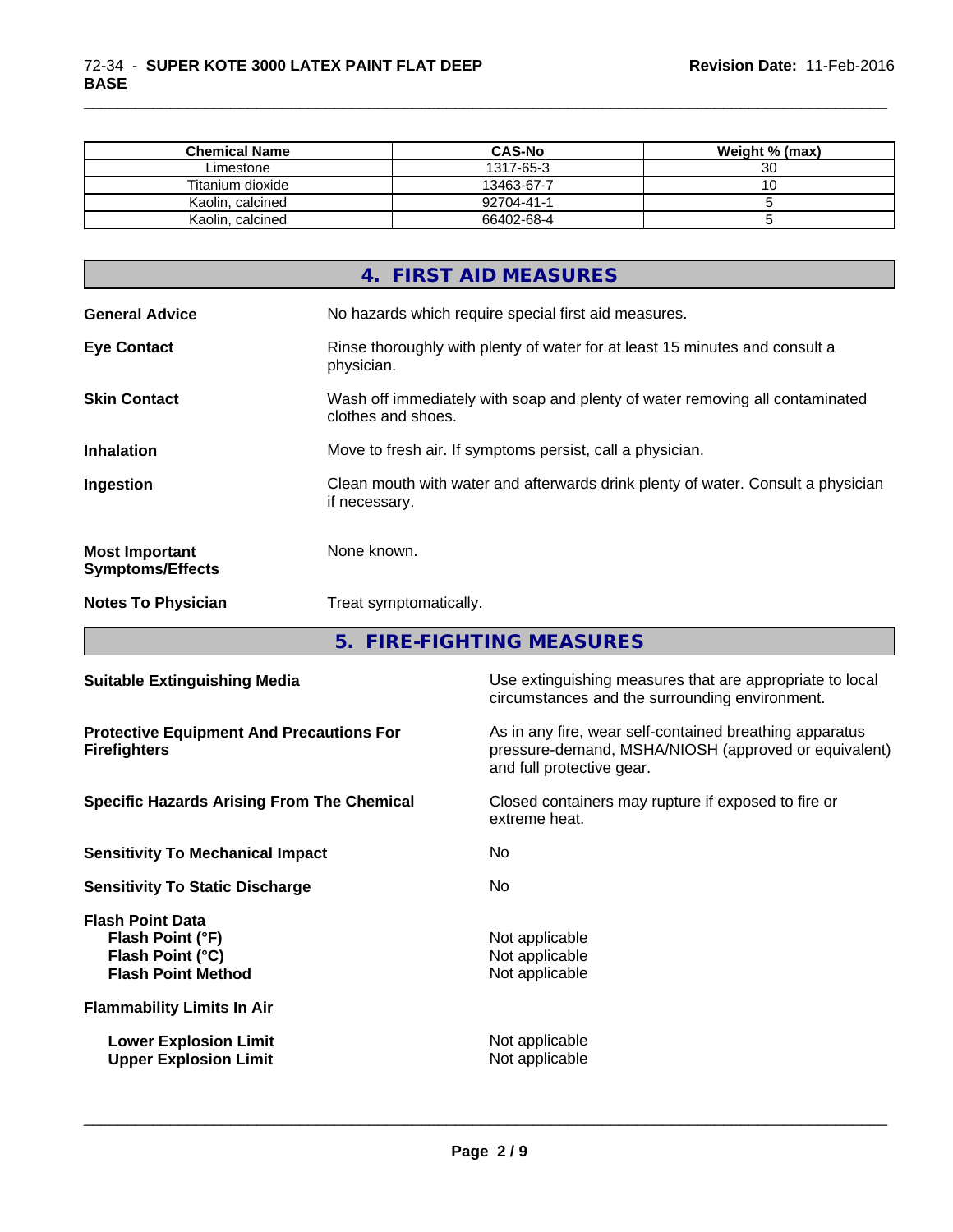| <b>NFPA</b> | <b>Health:</b> 1 | <b>Flammability: 0</b> | <b>Instability: 0</b> | <b>Special: Not Applicable</b> |
|-------------|------------------|------------------------|-----------------------|--------------------------------|
|             |                  |                        |                       |                                |

#### **NFPA Legend**

- 0 Not Hazardous
- 1 Slightly
- 2 Moderate
- 3 High
- 4 Severe

*The ratings assigned are only suggested ratings, the contractor/employer has ultimate responsibilities for NFPA ratings where this system is used.*

*Additional information regarding the NFPA rating system is available from the National Fire Protection Agency (NFPA) at www.nfpa.org.*

|                                  | 6. ACCIDENTAL RELEASE MEASURES                                                                                                                                                   |
|----------------------------------|----------------------------------------------------------------------------------------------------------------------------------------------------------------------------------|
| <b>Personal Precautions</b>      | Avoid contact with skin, eyes and clothing. Ensure adequate ventilation.                                                                                                         |
| <b>Other Information</b>         | Prevent further leakage or spillage if safe to do so.                                                                                                                            |
| <b>Environmental Precautions</b> | See Section 12 for additional Ecological Information.                                                                                                                            |
| <b>Methods For Clean-Up</b>      | Soak up with inert absorbent material. Sweep up and shovel into suitable<br>containers for disposal.                                                                             |
|                                  | 7. HANDLING AND STORAGE                                                                                                                                                          |
| <b>Handling</b>                  | Avoid contact with skin, eyes and clothing. Avoid breathing vapors, spray mists or<br>sanding dust. In case of insufficient ventilation, wear suitable respiratory<br>equipment. |
| <b>Storage</b>                   | Keep container tightly closed. Keep out of the reach of children.                                                                                                                |
| <b>Incompatible Materials</b>    | No information available                                                                                                                                                         |

# **8. EXPOSURE CONTROLS / PERSONAL PROTECTION**

## **Exposure Limits**

| <b>Chemical Name</b> | <b>ACGIH</b>                                                                         | <b>OSHA</b>                      |
|----------------------|--------------------------------------------------------------------------------------|----------------------------------|
| Limestone            | N/E                                                                                  | 15 mg/m <sup>3</sup> - TWA total |
|                      |                                                                                      | $5 \text{ mg/m}^3$ - TWA         |
| Titanium dioxide     | 10 mg/m $3$ - TWA                                                                    | 15 mg/m $3$ - TWA                |
| Kaolin, calcined     | 5 mg/m <sup>3</sup> - TWA 0.02 mg/m <sup>3</sup> - TWA<br>$0.1 \text{ mg/m}^3$ - TWA | $5 \text{ mg/m}^3$ - TWA         |
|                      | 10 mg/m $3$ - STEL                                                                   |                                  |

**Engineering Measures** Ensure adequate ventilation, especially in confined areas.

 $\overline{\phantom{a}}$  ,  $\overline{\phantom{a}}$  ,  $\overline{\phantom{a}}$  ,  $\overline{\phantom{a}}$  ,  $\overline{\phantom{a}}$  ,  $\overline{\phantom{a}}$  ,  $\overline{\phantom{a}}$  ,  $\overline{\phantom{a}}$  ,  $\overline{\phantom{a}}$  ,  $\overline{\phantom{a}}$  ,  $\overline{\phantom{a}}$  ,  $\overline{\phantom{a}}$  ,  $\overline{\phantom{a}}$  ,  $\overline{\phantom{a}}$  ,  $\overline{\phantom{a}}$  ,  $\overline{\phantom{a}}$ 

#### **Personal Protective Equipment**

| <b>Eye/Face Protection</b>    | Safety glasses with side-shields.                                        |
|-------------------------------|--------------------------------------------------------------------------|
| <b>Skin Protection</b>        | Protective gloves and impervious clothing.                               |
| <b>Respiratory Protection</b> | In case of insufficient ventilation wear suitable respiratory equipment. |
| <b>Hygiene Measures</b>       | Avoid contact with skin, eyes and clothing. Remove and wash contaminated |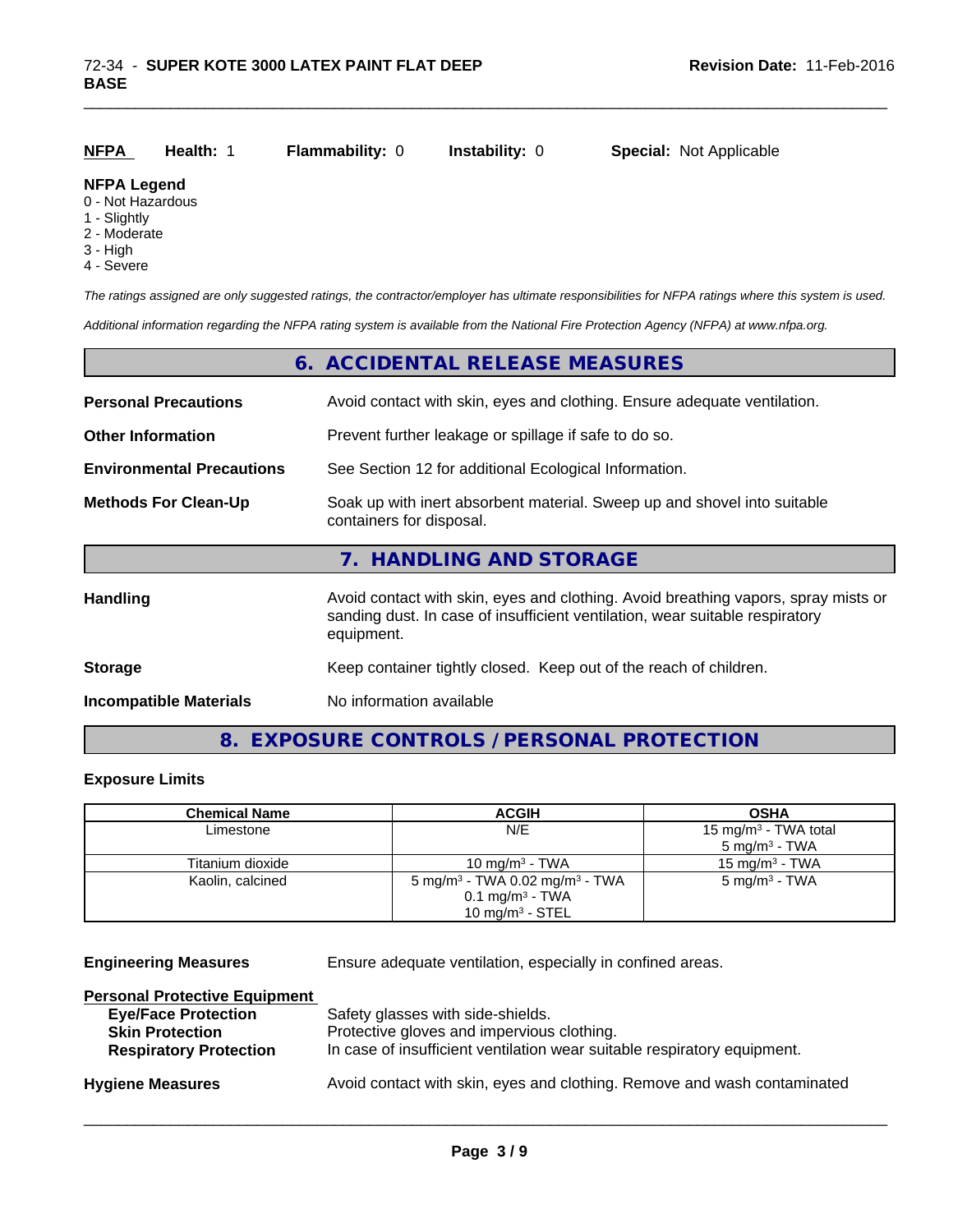clothing before re-use. Wash thoroughly after handling.

\_\_\_\_\_\_\_\_\_\_\_\_\_\_\_\_\_\_\_\_\_\_\_\_\_\_\_\_\_\_\_\_\_\_\_\_\_\_\_\_\_\_\_\_\_\_\_\_\_\_\_\_\_\_\_\_\_\_\_\_\_\_\_\_\_\_\_\_\_\_\_\_\_\_\_\_\_\_\_\_\_\_\_\_\_\_\_\_\_\_\_\_\_

## **9. PHYSICAL AND CHEMICAL PROPERTIES**

**Appearance** liquid **Odor**<br> **Odor Threshold**<br> **Odor Threshold**<br> **Odor Threshold**<br> **Odor Density (lbs/gal)** 11.25 - 11.35 **Specific Gravity** 1.34 - 1.36 **pH pH**  $\blacksquare$ **Viscosity (cps)** No information available Notice 1, 1999 **Solubility** No information available **Water Solubility No information available No information available Evaporation Rate** Note 2008 and 2009 and 2009 and 2009 and 2009 and 2009 and 2009 and 2009 and 2009 and 2009 and 2009 and 2009 and 2009 and 2009 and 2009 and 2009 and 2009 and 2009 and 2009 and 2009 and 2009 and 2009 and **Vapor Pressure** No information available **Vapor Density No information available No information available Wt. % Solids** 45 - 55 **Vol. % Solids Wt. % Volatiles** 45 - 55 **Vol. % Volatiles** 65 - 75 **VOC Regulatory Limit (g/L)** < 50 **Boiling Point (°F)** 212 **Boiling Point (°C)** 100 **Freezing Point (°F)** 32 **Freezing Point (°C)** 0 **Flash Point (°F)** Not applicable **Flash Point (°C)**<br> **Flash Point Method**<br> **Flash Point Method**<br> **Point Method**<br> **Point Method**<br> **Point Method Flash Point Method**<br> **Flammability (solid, gas)** Not applicable Not applicable **Flammability** (solid, gas) **Upper Explosion Limit** Not applicable **Lower Explosion Limit**<br> **Autoignition Temperature (°F)**<br> **Autoignition Temperature (°F)**<br> **Autoignition Temperature (°F) Autoignition Temperature (°F) Autoignition Temperature (°C)** No information available **Decomposition Temperature (°F)** No information available **Decomposition Temperature (°C)** No information available **Partition Coefficient (n-octanol/water)** No information available

**No information available** 

## **10. STABILITY AND REACTIVITY**

| <b>Reactivity</b>                         | Not Applicable                           |
|-------------------------------------------|------------------------------------------|
| <b>Chemical Stability</b>                 | Stable under normal conditions.          |
| <b>Conditions To Avoid</b>                | Prevent from freezing.                   |
| <b>Incompatible Materials</b>             | No materials to be especially mentioned. |
| <b>Hazardous Decomposition Products</b>   | None under normal use.                   |
| <b>Possibility Of Hazardous Reactions</b> | None under normal conditions of use.     |

## **11. TOXICOLOGICAL INFORMATION**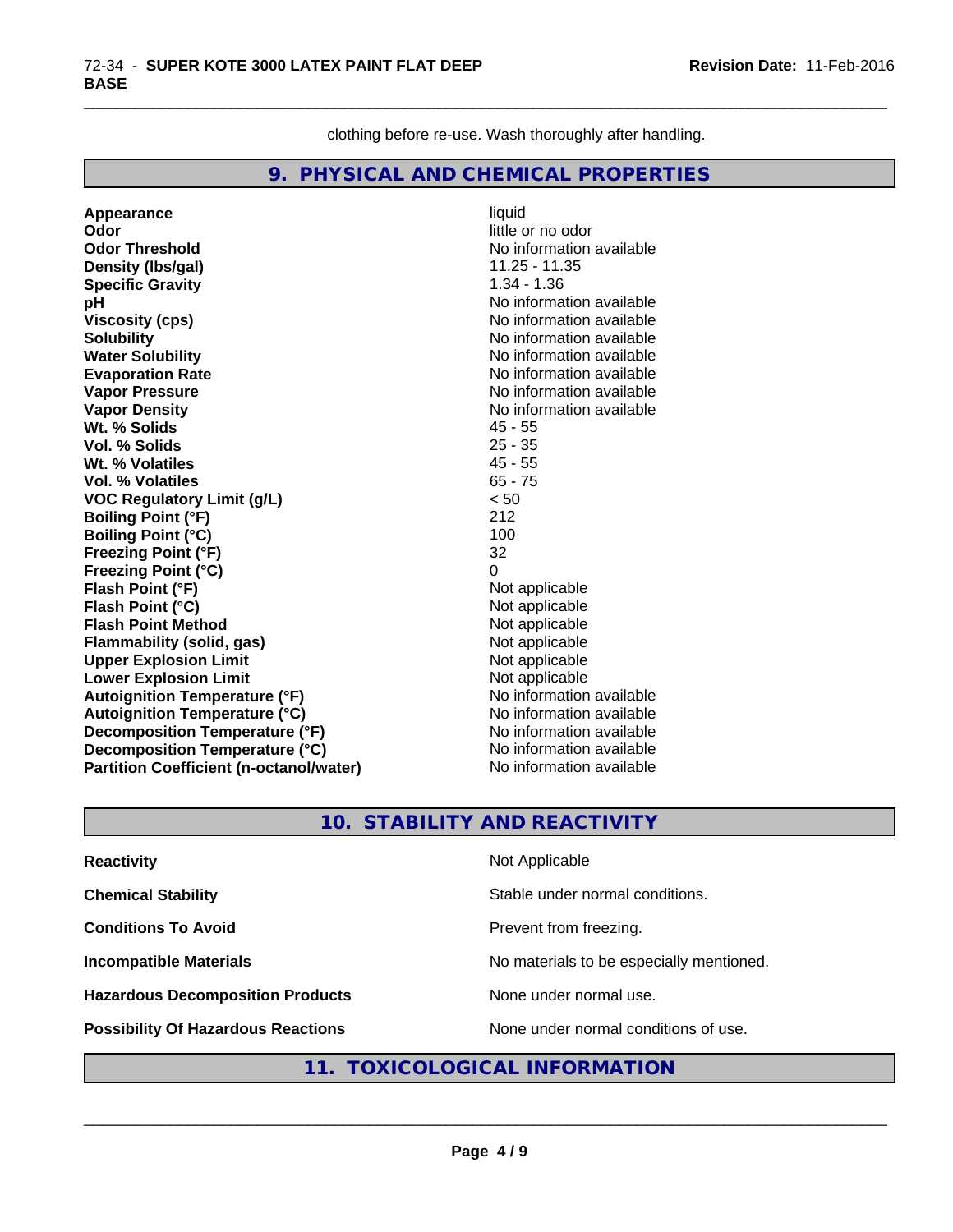| <b>Product Information</b>               |                                                                                                                 |
|------------------------------------------|-----------------------------------------------------------------------------------------------------------------|
| Information on likely routes of exposure |                                                                                                                 |
| <b>Principal Routes of Exposure</b>      | Eye contact, skin contact and inhalation.                                                                       |
| <b>Acute Toxicity</b>                    |                                                                                                                 |
| <b>Product Information</b>               | No information available                                                                                        |
| Information on toxicological effects     |                                                                                                                 |
| <b>Symptoms</b>                          | No information available                                                                                        |
|                                          | Delayed and immediate effects as well as chronic effects from short and long-term exposure                      |
| Eye contact                              | May cause slight irritation.                                                                                    |
| <b>Skin contact</b>                      | Substance may cause slight skin irritation. Prolonged or repeated contact may dry<br>skin and cause irritation. |
| <b>Inhalation</b>                        | May cause irritation of respiratory tract.                                                                      |
| Ingestion                                | Ingestion may cause gastrointestinal irritation, nausea, vomiting and diarrhea.                                 |
| Sensitization:                           | No information available                                                                                        |
| <b>Neurological Effects</b>              | No information available.                                                                                       |
| <b>Mutagenic Effects</b>                 | No information available.                                                                                       |
| <b>Reproductive Effects</b>              | No information available.                                                                                       |
| <b>Developmental Effects</b>             | No information available.                                                                                       |
| <b>Target Organ Effects</b>              | No information available.                                                                                       |
| <b>STOT - single exposure</b>            | No information available.                                                                                       |
| <b>STOT - repeated exposure</b>          | No information available.                                                                                       |
| Other adverse effects                    | No information available.                                                                                       |
| <b>Aspiration Hazard</b>                 | No information available                                                                                        |
| <b>Numerical measures of toxicity</b>    |                                                                                                                 |
|                                          | The fellowing values are extended to sed on about 10.4 of the OUO design                                        |

\_\_\_\_\_\_\_\_\_\_\_\_\_\_\_\_\_\_\_\_\_\_\_\_\_\_\_\_\_\_\_\_\_\_\_\_\_\_\_\_\_\_\_\_\_\_\_\_\_\_\_\_\_\_\_\_\_\_\_\_\_\_\_\_\_\_\_\_\_\_\_\_\_\_\_\_\_\_\_\_\_\_\_\_\_\_\_\_\_\_\_\_\_

# **The following values are calculated based on chapter 3.1 of the GHS document**

**ATEmix (oral)** 42621 mg/kg

**Component** 

#### **Acute Toxicity**

Limestone LD50 Oral: 6,450 mg/kg (Rat) vendor data Titanium dioxide LD50 Oral: > 10000 mg/kg (Rat) LD50 Dermal:  $> 10000$  mg/m<sup>3</sup> (Rabbit) LC50 Inhalation (Dust):  $> 6.82$  mg/L (Rat, 4 hr.) Kaolin, calcined LD50 Oral: > 5000 mg/kg (Rat) vendor data

#### **Carcinogenicity**

*The information below indicateswhether each agency has listed any ingredient as a carcinogen:.*

|  | <b>Chem</b><br>Name<br>וו | $\mathbf{A}$ | . .<br>M<br>. | noaen<br>-<br>un.<br>.<br>. . |
|--|---------------------------|--------------|---------------|-------------------------------|
|--|---------------------------|--------------|---------------|-------------------------------|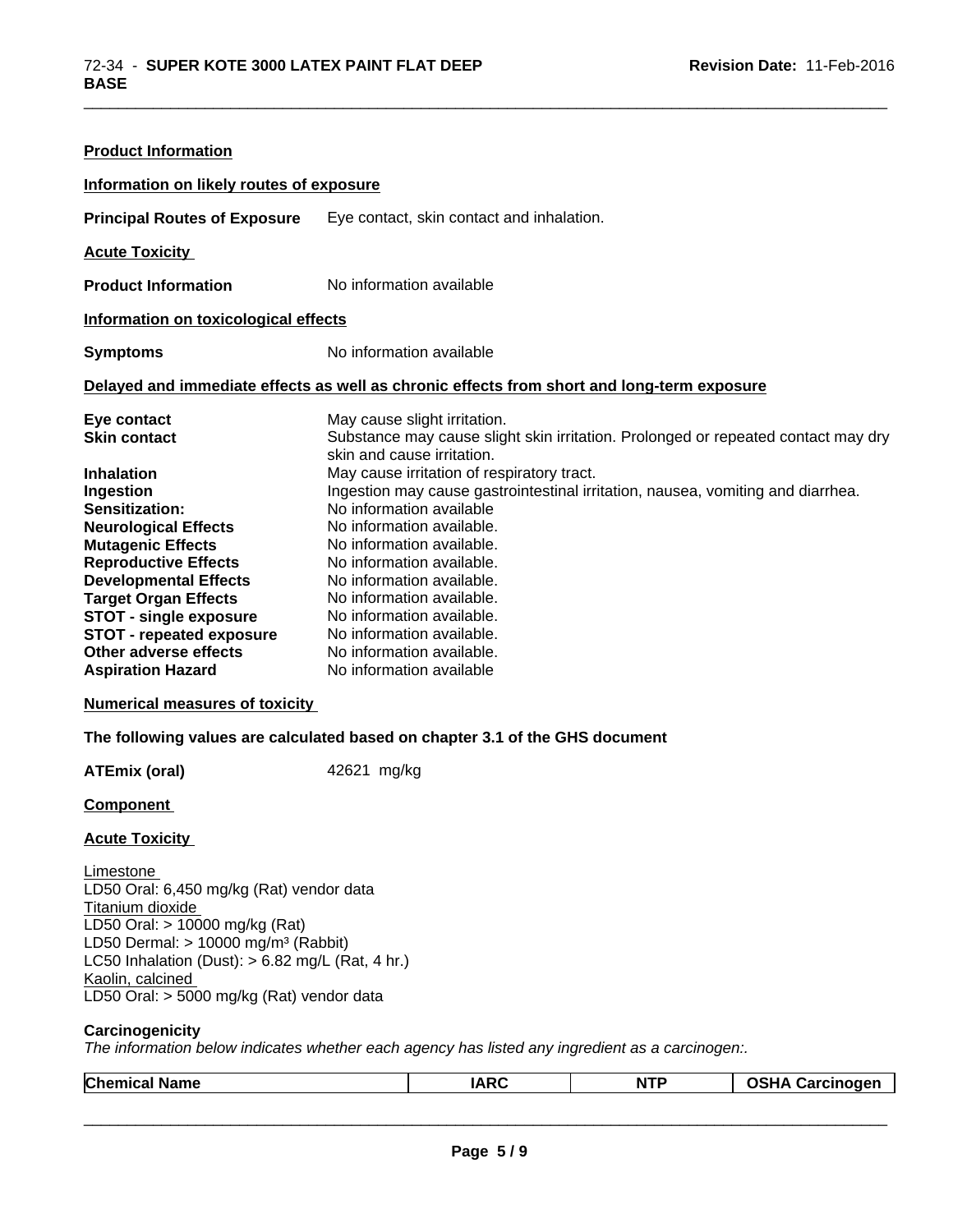### 72-34 - **SUPER KOTE 3000 LATEX PAINT FLAT DEEP BASE**

|                            | ם ה<br>-<br>⊣umar<br>`sıble′<br>. .<br><br>ᅩ | $\cdot$<br>Listed |  |
|----------------------------|----------------------------------------------|-------------------|--|
| .<br>dioxide<br>. Hitaniur | ∴arcınoαer                                   |                   |  |

\_\_\_\_\_\_\_\_\_\_\_\_\_\_\_\_\_\_\_\_\_\_\_\_\_\_\_\_\_\_\_\_\_\_\_\_\_\_\_\_\_\_\_\_\_\_\_\_\_\_\_\_\_\_\_\_\_\_\_\_\_\_\_\_\_\_\_\_\_\_\_\_\_\_\_\_\_\_\_\_\_\_\_\_\_\_\_\_\_\_\_\_\_

• Although IARC has classified titanium dioxide as possibly carcinogenic to humans (2B), their summary concludes: "No significant exposure to titanium dioxide is thought to occur during the use of products in which titanium dioxide is bound to other materials, such as paint."

#### **Legend**

IARC - International Agency for Research on Cancer NTP - National Toxicity Program OSHA - Occupational Safety & Health Administration

**12. ECOLOGICAL INFORMATION**

## **Ecotoxicity Effects**

The environmental impact of this product has not been fully investigated.

## **Product Information**

#### **Acute Toxicity to Fish**

No information available

#### **Acute Toxicity to Aquatic Invertebrates**

No information available

#### **Acute Toxicity to Aquatic Plants**

No information available

#### **Persistence / Degradability**

No information available.

#### **Bioaccumulation / Accumulation**

No information available.

#### **Mobility in Environmental Media**

No information available.

#### **Ozone**

No information available

## **Component**

#### **Acute Toxicity to Fish**

Titanium dioxide  $LC50:$  > 1000 mg/L (Fathead Minnow - 96 hr.)

## **Acute Toxicity to Aquatic Invertebrates**

No information available

#### **Acute Toxicity to Aquatic Plants** No information available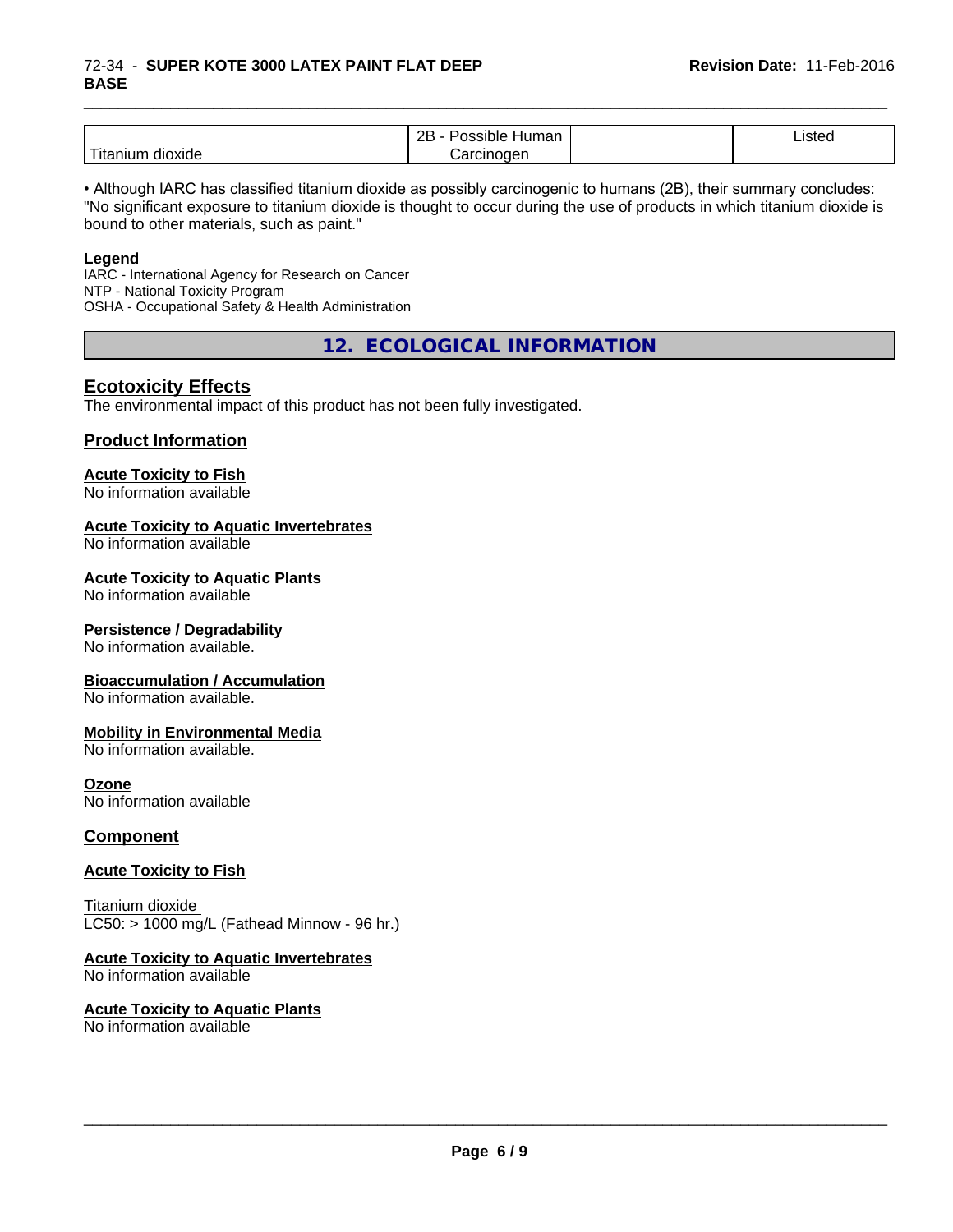| 13. DISPOSAL CONSIDERATIONS                                                                                                                                                                                               |
|---------------------------------------------------------------------------------------------------------------------------------------------------------------------------------------------------------------------------|
| Dispose of in accordance with federal, state, and local regulations. Local<br>requirements may vary, consult your sanitation department or state-designated<br>environmental protection agency for more disposal options. |
| 14. TRANSPORT INFORMATION                                                                                                                                                                                                 |
| Not regulated                                                                                                                                                                                                             |
| Not regulated                                                                                                                                                                                                             |
| Not regulated                                                                                                                                                                                                             |
| 15. REGULATORY INFORMATION                                                                                                                                                                                                |
|                                                                                                                                                                                                                           |
| Yes - All components are listed or exempt.<br>Yes - All components are listed or exempt.                                                                                                                                  |
|                                                                                                                                                                                                                           |
|                                                                                                                                                                                                                           |

\_\_\_\_\_\_\_\_\_\_\_\_\_\_\_\_\_\_\_\_\_\_\_\_\_\_\_\_\_\_\_\_\_\_\_\_\_\_\_\_\_\_\_\_\_\_\_\_\_\_\_\_\_\_\_\_\_\_\_\_\_\_\_\_\_\_\_\_\_\_\_\_\_\_\_\_\_\_\_\_\_\_\_\_\_\_\_\_\_\_\_\_\_

#### **SARA 311/312 hazardous categorization**

| Acute Health Hazard               | Nο |
|-----------------------------------|----|
| Chronic Health Hazard             | No |
| Fire Hazard                       | N٥ |
| Sudden Release of Pressure Hazard | Nο |
| Reactive Hazard                   | N٥ |

## **SARA 313**

Section 313 of Title III of the Superfund Amendments and Reauthorization Act of 1986 (SARA). This product contains a chemical or chemicals which are subject to the reporting requirements of the Act and Title 40 of the Code of Federal Regulations, Part 372:

| <b>Chemical Name</b> | CAS-No     | Weight % (max) | <b>CERCLA/SARA 313</b>     |
|----------------------|------------|----------------|----------------------------|
|                      |            |                | (de minimis concentration) |
| Kaolin, calcined     | 66402-68-4 |                |                            |

#### **Clean Air Act,Section 112 Hazardous Air Pollutants (HAPs) (see 40 CFR 61)**

This product contains the following HAPs:

*None*

## **State Regulations**

#### **California Proposition 65**

This product may contain small amounts of materials known to the state of California to cause cancer or reproductive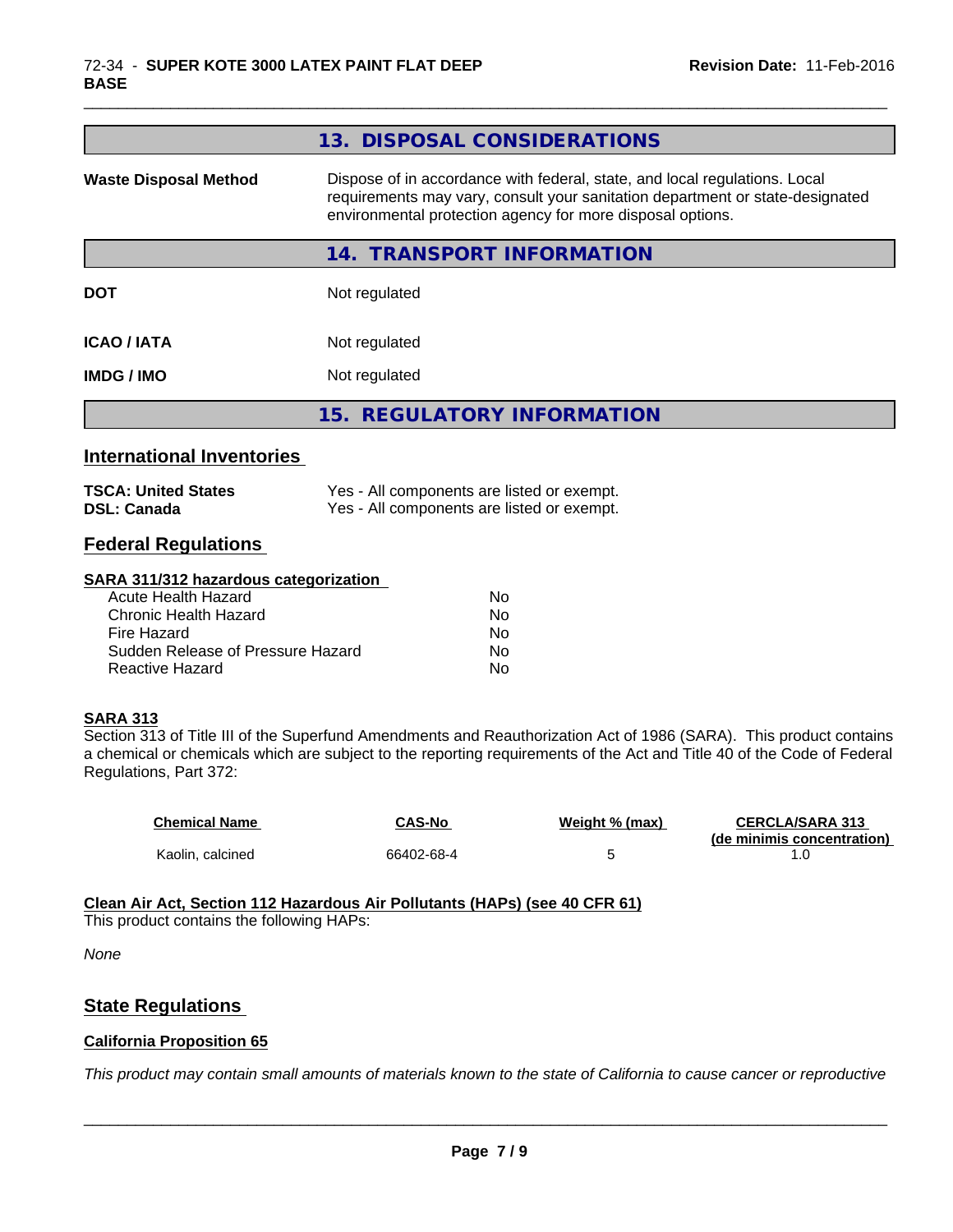*harm.*

#### **State Right-to-Know**

| <b>Chemical Name</b> | <b>Massachusetts</b> | . Jersev<br>New | Pennsylvania |
|----------------------|----------------------|-----------------|--------------|
| _imestone            |                      |                 |              |
| Titanium dioxide     |                      |                 |              |
| Kaolin, calcined     |                      |                 |              |

\_\_\_\_\_\_\_\_\_\_\_\_\_\_\_\_\_\_\_\_\_\_\_\_\_\_\_\_\_\_\_\_\_\_\_\_\_\_\_\_\_\_\_\_\_\_\_\_\_\_\_\_\_\_\_\_\_\_\_\_\_\_\_\_\_\_\_\_\_\_\_\_\_\_\_\_\_\_\_\_\_\_\_\_\_\_\_\_\_\_\_\_\_

#### **Legend**

X - Listed

## **16. OTHER INFORMATION**

| HMIS -              | <b>Health: 1</b> | <b>Flammability: 0</b>                                                     | <b>Reactivity: 0</b> | $PPE: -$ |
|---------------------|------------------|----------------------------------------------------------------------------|----------------------|----------|
| <b>HMIS Legend</b>  |                  |                                                                            |                      |          |
| 0 - Minimal Hazard  |                  |                                                                            |                      |          |
| 1 - Slight Hazard   |                  |                                                                            |                      |          |
| 2 - Moderate Hazard |                  |                                                                            |                      |          |
| 3 - Serious Hazard  |                  |                                                                            |                      |          |
| 4 - Severe Hazard   |                  |                                                                            |                      |          |
| * - Chronic Hazard  |                  |                                                                            |                      |          |
|                     |                  | X - Consult your supervisor or S.O.P. for "Special" handling instructions. |                      |          |

*Note: The PPE rating has intentionally been left blank. Choose appropriate PPE that will protect employees from the hazards the material will present under the actual normal conditions of use.*

*Caution: HMISÒ ratings are based on a 0-4 rating scale, with 0 representing minimal hazards or risks, and 4 representing significant hazards or risks. Although HMISÒ ratings are not required on MSDSs under 29 CFR 1910.1200, the preparer, has chosen to provide them. HMISÒ ratings are to be used only in conjunction with a fully implemented HMISÒ program by workers who have received appropriate HMISÒ training. HMISÒ is a registered trade and service mark of the NPCA. HMISÒ materials may be purchased exclusively from J. J. Keller (800) 327-6868.*

**WARNING!** If you scrape, sand, or remove old paint, you may release lead dust. LEAD IS TOXIC. EXPOSURE TO LEAD DUST CAN CAUSE SERIOUS ILLNESS, SUCH AS BRAIN DAMAGE, ESPECIALLY IN CHILDREN. PREGNANT WOMEN SHOULD ALSO AVOID EXPOSURE.Wear a NIOSH approved respirator to control lead exposure. Clean up carefully with a HEPA vacuum and a wet mop. Before you start, find out how to protect yourself and your family by contacting the National Lead Information Hotline at 1-800-424-LEAD or log on to www.epa.gov/lead.

| <b>Prepared By</b>                               | <b>Product Stewardship Department</b><br>Benjamin Moore & Co.<br>101 Paragon Drive<br>Montvale, NJ 07645<br>855-724-6802 |  |
|--------------------------------------------------|--------------------------------------------------------------------------------------------------------------------------|--|
| <b>Revision Date:</b><br><b>Revision Summary</b> | 11-Feb-2016<br>Not available                                                                                             |  |

Disclaimer

The information contained herein is presented in good faith and believed to be accurate as of the effective date shown above. This information is furnished without warranty of any kind. Employers should use this information only as a **supplement to other information gathered by them and must make independent determination of suitability and** completeness of information from all sources to assure proper use of these materials and the safety and health of employees. Any use of this data and information must be determined by the user to be in accordance with applicable